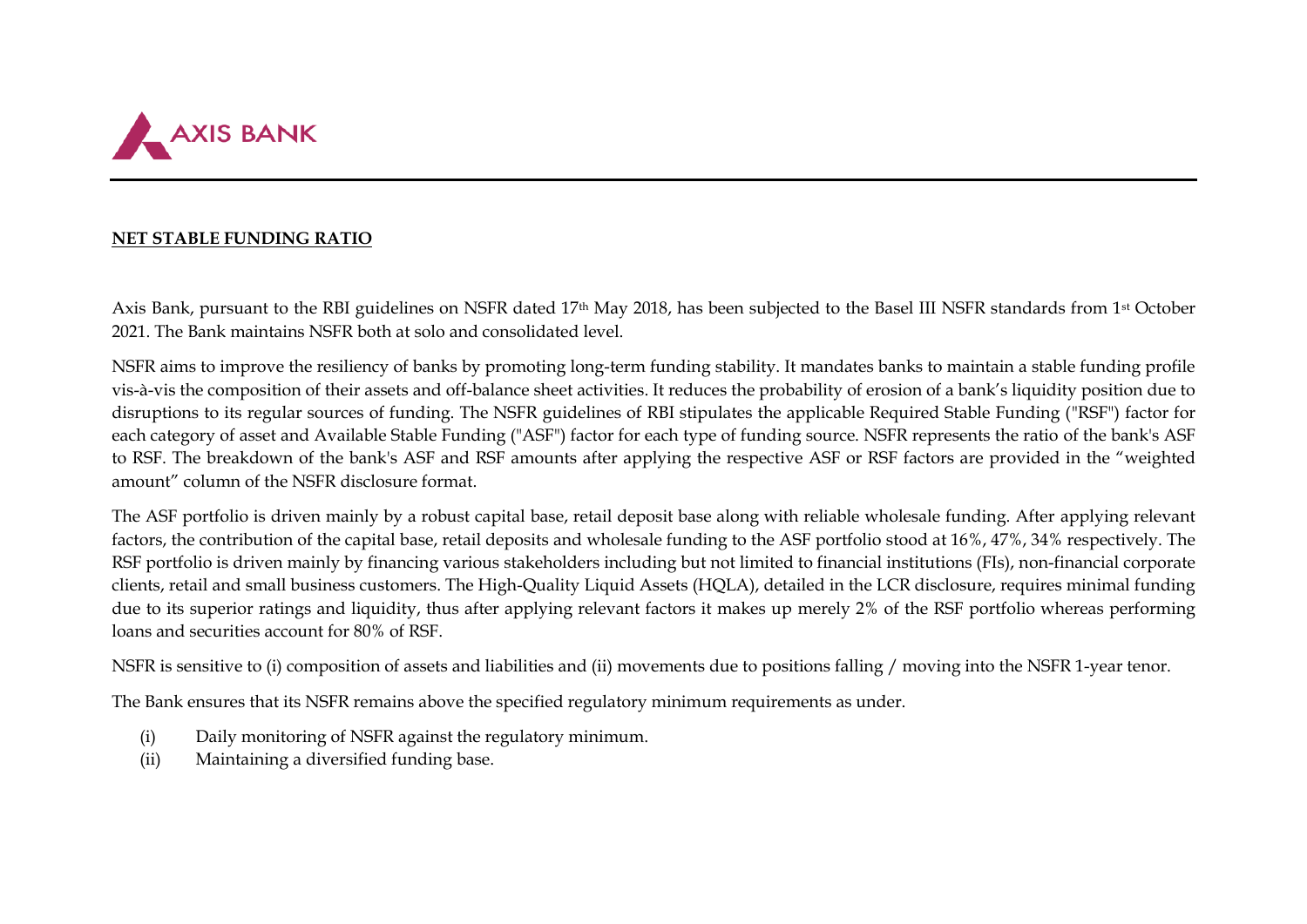The following table sets out the unweighted and weighted value of the NSFR components of the Axis Bank Group at March 31, 2022 (i.e. quarterend observation).

## **Net Stable Funding Ratio (NSFR) Disclosure (Consolidated) - March 31, 2022**

|        | <b>INR in Crores</b>                                                                                                                        |                                       |                       |                     |               |             |
|--------|---------------------------------------------------------------------------------------------------------------------------------------------|---------------------------------------|-----------------------|---------------------|---------------|-------------|
| Sr.No. | <b>Details</b>                                                                                                                              | Unweighted value by residual maturity | <b>Weighted value</b> |                     |               |             |
|        |                                                                                                                                             | <b>No Maturity</b>                    | $< 6$ months          | 6 months to $<$ 1yr | $\geq 1$ yr   |             |
|        | <b>ASF Item</b>                                                                                                                             |                                       |                       |                     |               |             |
|        | Capital: $(2+3)$                                                                                                                            | 8,047.55                              | 306.97                | 2,500.00            | 1,37,239.71   | 1,46,537.26 |
| 2      | Regulatory capital                                                                                                                          | 8,047.55                              | 0.00                  | 0.00                | 1,34,969.97   | 1,43,017.52 |
| 3      | Other capital instruments                                                                                                                   | 0.00                                  | 306.97                | 2,500.00            | 2,269.74      | 3,519.74    |
| 4      | Retail deposits and deposits from small business customers: (5+6)                                                                           | 2,56,359.51                           | 23,978.42             | 9,919.00            | 1,58,656.36   | 4,42,297.38 |
| 5      | Stable deposits                                                                                                                             | 54,599.73                             | 3,669.97              | 1,585.13            | 36,079.37     | 95,265.84   |
| 6      | Less stable deposits                                                                                                                        | 2,01,759.78                           | 20,308.45             | 8,333.86            | 1,22,576.98   | 3,47,031.54 |
|        | Wholesale funding: (8+9)                                                                                                                    | 1,13,401.20                           | 1,87,638.18           | 1,19,840.60         | 1,30,353.71   | 3,20,490.21 |
| 8      | Operational deposits                                                                                                                        | 19,855.46                             | 0.00                  | 0.00                | 0.00          | 15,634.67   |
| 9      | Other wholesale funding                                                                                                                     | 93,545.74                             | 1,87,638.18           | 1,19,840.60         | 1,30,353.71   | 3,04,855.54 |
| 10     | Other liabilities: (11+12)                                                                                                                  | 52,340.16                             | 0.00                  | 0.00                | 0.00          | 26,192.32   |
| 11     | <b>NSFR</b> derivative liabilities                                                                                                          |                                       | 0.00                  | 0.00                | 0.00          | 0.00        |
| 12     | All other liabilities and equity not included in the above categories                                                                       | 52,340.16                             | 0.00                  | 0.00                | 0.00          | 26,192.32   |
| 13     | Total ASF (1+4+7+10)                                                                                                                        |                                       |                       |                     |               | 9,35,517.18 |
|        | <b>RSF Item</b>                                                                                                                             |                                       |                       |                     |               |             |
| 14     | Total NSFR high-quality liquid assets (HQLA)                                                                                                |                                       |                       |                     |               | 13,626.44   |
| 15     | Deposits held at other financial institutions for operational purposes                                                                      | 4,434.75                              | 0.00                  | 0.00                | 0.00          | 2,217.37    |
| 16     | Performing loans and securities: (17+18+19+21+23)                                                                                           | 1,70,732.53                           | 65,762.34             | 18,392.28           | 5, 11, 353.87 | 5,37,787.58 |
| 17     | financial institutions secured by Level 1<br>Performing<br>loans to<br><b>HQLA</b>                                                          | 0.00                                  | 0.00                  | 0.00                | 0.00          | 0.00        |
| 18     | financial institutions secured by non-Level 1<br>Performing<br>loans<br>to<br>HQLA and unsecured performing loans to financial institutions | 2,258.17                              | 28,760.99             | 3,912.77            | 36,364.89     | 43,277.61   |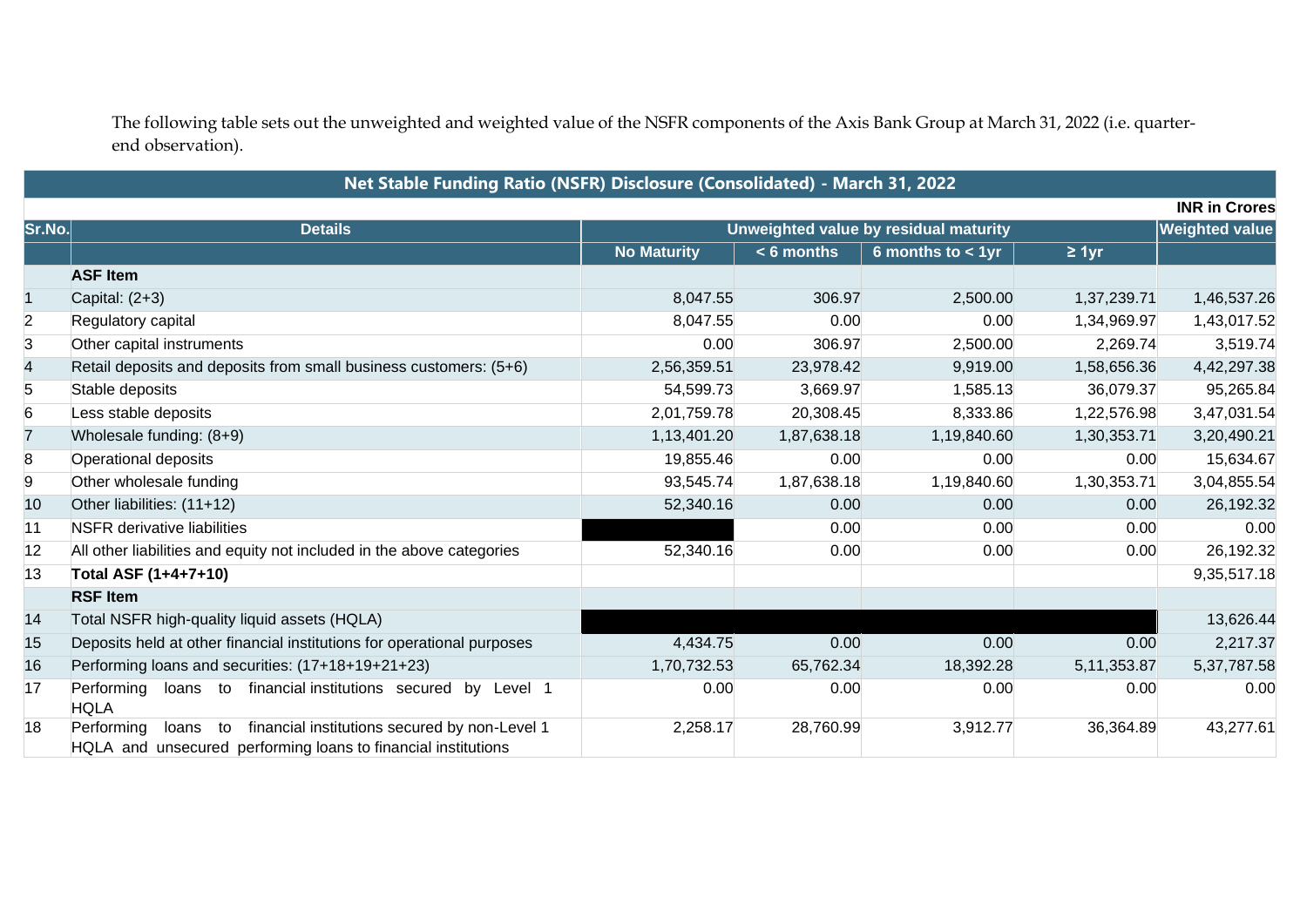|        | Net Stable Funding Ratio (NSFR) Disclosure (Consolidated) - March 31, 2022                                                                                          |                                       |              |                      |             |                       |  |  |
|--------|---------------------------------------------------------------------------------------------------------------------------------------------------------------------|---------------------------------------|--------------|----------------------|-------------|-----------------------|--|--|
|        |                                                                                                                                                                     |                                       |              |                      |             | <b>INR in Crores</b>  |  |  |
| Sr.No. | <b>Details</b>                                                                                                                                                      | Unweighted value by residual maturity |              |                      |             | <b>Weighted value</b> |  |  |
|        |                                                                                                                                                                     | <b>No Maturity</b>                    | $< 6$ months | 6 months to $< 1$ yr | $\geq 1$ yr |                       |  |  |
| 19     | Performing loans to non-financial corporate clients, loans to retail<br>and small business customers, and loans to sovereigns, central<br>banks and PSEs, of which: | 1,62,686.49                           | 35,114.54    | 12,587.50            | 3,13,709.51 | 3,73,446.94           |  |  |
| 20     | With a risk weight of less than or equal to 35% under the Basel II<br>Standardised Approach for credit risk                                                         | 11,800.06                             | 10,200.13    | 564.08               | 58,472.45   | 49,289.39             |  |  |
| 21     | Performing residential mortgages, of which:                                                                                                                         | 0.00                                  | 74.01        | 177.66               | 1,40,487.57 | 96,526.23             |  |  |
| 22     | With a risk weight of less than or equal to 35% under the Basel II<br>Standardised Approach for credit risk                                                         | 0.00                                  | 53.97        | 133.39               | 1,15,070.21 | 74,889.32             |  |  |
| 23     | Securities that are not in default and do not qualify as HQLA, including<br>exchange-traded equities                                                                | 5,787.87                              | 1,812.79     | 1,714.35             | 20,791.90   | 24,536.81             |  |  |
| 24     | Other assets: (sum of rows 25 to 29)                                                                                                                                | 41,507.57                             | 6,237.53     | 5,510.16             | 59,815.92   | 1,04,038.91           |  |  |
| 25     | Physical traded commodities, including gold                                                                                                                         | 0.00                                  |              |                      |             | 0.00                  |  |  |
| 26     | Assets posted as initial margin for derivative contracts and contributions<br>to default funds of CCPs                                                              |                                       | 193.78       | 0.00                 | 5,461.02    | 4,806.58              |  |  |
| 27     | <b>NSFR</b> derivative assets                                                                                                                                       |                                       |              | 30.05                |             | 30.05                 |  |  |
| 28     | NSFR derivative liabilities before deduction of variation margin posted                                                                                             |                                       | 463.32       |                      |             | 463.32                |  |  |
| 29     | All other assets not included in the above categories                                                                                                               | 41,507.57                             | 5,550.38     | 5,510.16             | 54,354.89   | 98,738.96             |  |  |
| 30     | Off-balance sheet items                                                                                                                                             |                                       |              | 4,09,145.39          |             | 17,449.43             |  |  |
| 31     | Total RSF (14+15+16+24+30)                                                                                                                                          |                                       |              |                      |             | 6,75,119.74           |  |  |
| 32     | <b>Net Stable Funding Ratio (%)</b>                                                                                                                                 |                                       |              |                      |             | 138.57%               |  |  |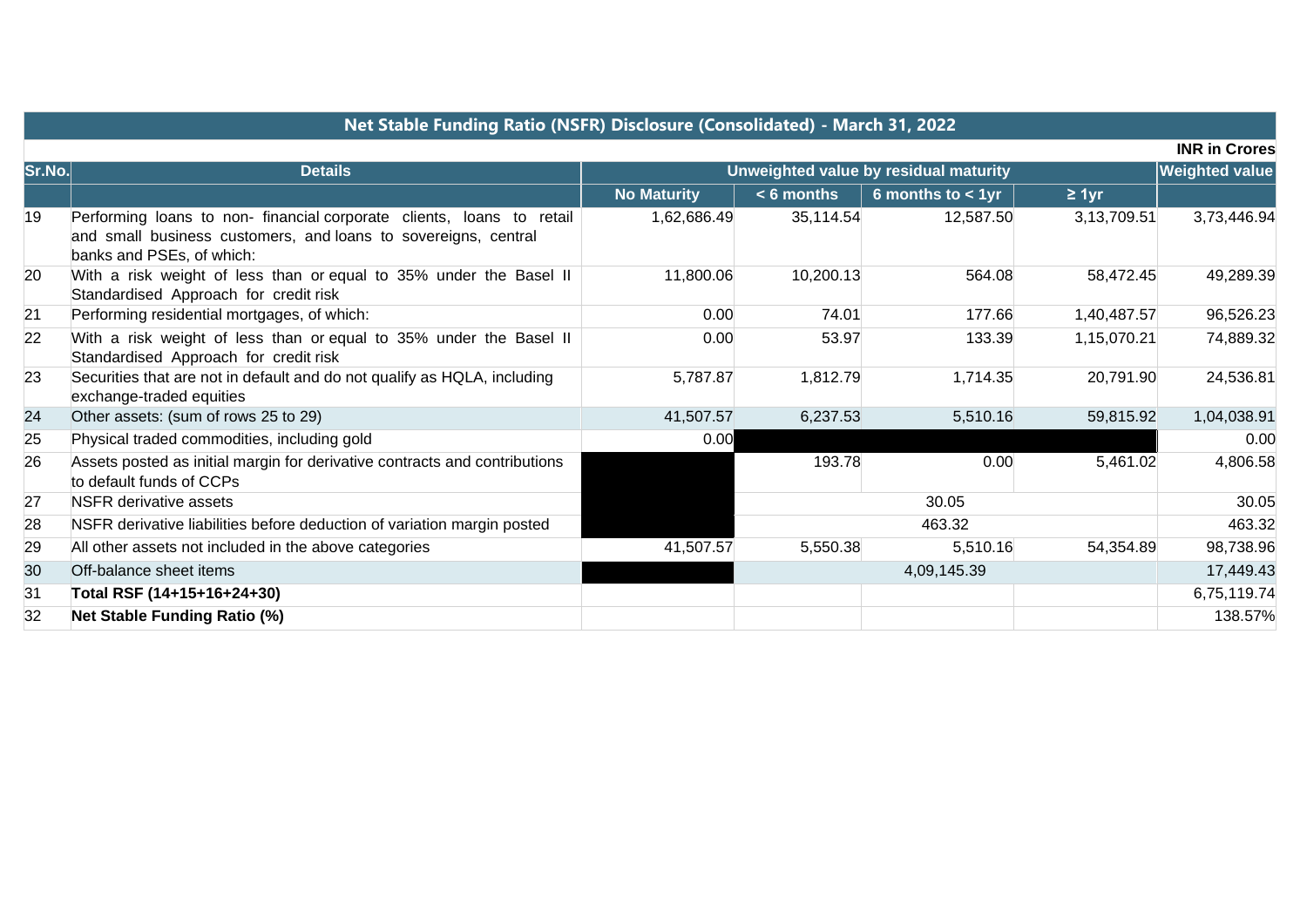The following table sets out the unweighted and weighted value of the NSFR components of the Axis Bank Group at December 31, 2021 (i.e. quarter-end observation).

**Net Stable Funding Ratio (NSFR) Disclosure (Consolidated) – December 2021**

| <b>INR in Crores</b> |                                                                                       |                    |                                                                |                     |             |             |  |
|----------------------|---------------------------------------------------------------------------------------|--------------------|----------------------------------------------------------------|---------------------|-------------|-------------|--|
| $ $ Sr.No. $ $       | <b>Details</b>                                                                        |                    | <b>Weighted value</b><br>Unweighted value by residual maturity |                     |             |             |  |
|                      |                                                                                       | <b>No Maturity</b> | $< 6$ months                                                   | 6 months to $<$ 1yr | $\geq 1$ yr |             |  |
|                      | <b>ASF Item</b>                                                                       |                    |                                                                |                     |             |             |  |
|                      | Capital: $(2+3)$                                                                      | 7,960.10           | 1,925.00                                                       | 0.00                | 1,34,891.97 | 1,42,852.07 |  |
| $\overline{2}$       | Regulatory capital                                                                    | 7,960.10           | 0.00                                                           | 0.00                | 1,21,901.61 | 1,29,861.71 |  |
| 3                    | Other capital instruments                                                             | 0.00               | 1,925.00                                                       | 0.00                | 12,990.36   | 12,990.36   |  |
| 4                    | Retail deposits and deposits from small business customers: (5+6)                     | 2,35,258.51        | 28,165.71                                                      | 9,132.06            | 1,52,640.78 | 4,18,533.08 |  |
| 5                    | Stable deposits                                                                       | 54,556.75          | 1,074.81                                                       | 457.14              | 10,498.94   | 66,132.29   |  |
| 6                    | Less stable deposits                                                                  | 1,80,701.76        | 27,090.90                                                      | 8,674.93            | 1,42,141.84 | 3,52,400.79 |  |
|                      | Wholesale funding: (8+9)                                                              | 1,09,627.13        | 1,86,908.14                                                    | 86,507.65           | 1,33,605.56 | 3,10,656.36 |  |
| 8                    | Operational deposits                                                                  | 21,150.66          | 0.00                                                           | 0.00                | 0.00        | 16,795.51   |  |
| 9                    | Other wholesale funding                                                               | 88,476.47          | 1,86,908.14                                                    | 86,507.65           | 1,33,605.56 | 2,93,860.85 |  |
| 10                   | Other liabilities: (11+12)                                                            | 50,325.76          | 0.00                                                           | 0.00                | 0.00        | 20,582.51   |  |
| 11                   | <b>NSFR</b> derivative liabilities                                                    |                    |                                                                | 0.00                |             |             |  |
| 12                   | All other liabilities and equity not included in the above categories                 | 50,325.76          | 0.00                                                           | 0.00                | 0.00        | 20,582.51   |  |
| $ 13\rangle$         | Total ASF (1+4+7+10)                                                                  |                    |                                                                |                     |             | 8,92,624.02 |  |
|                      | <b>RSF Item</b>                                                                       |                    |                                                                |                     |             |             |  |
| 14                   | Total NSFR high-quality liquid assets (HQLA)                                          |                    |                                                                |                     |             | 12,650.84   |  |
| 15                   | Deposits held at other financial institutions for operational purposes                | 3,683.86           | 0.00                                                           | 0.00                | 0.00        | 1,841.93    |  |
| 16                   | Performing loans and securities: (17+18+19+21+23)                                     | 1,60,789.91        | 68,275.47                                                      | 14,687.49           | 4,85,506.49 | 5,10,546.04 |  |
| 17                   | Performing<br>financial institutions secured<br>loans to<br>by Level 1<br><b>HQLA</b> | 0.00               | 0.00                                                           | 0.00                | 0.00        | 0.00        |  |